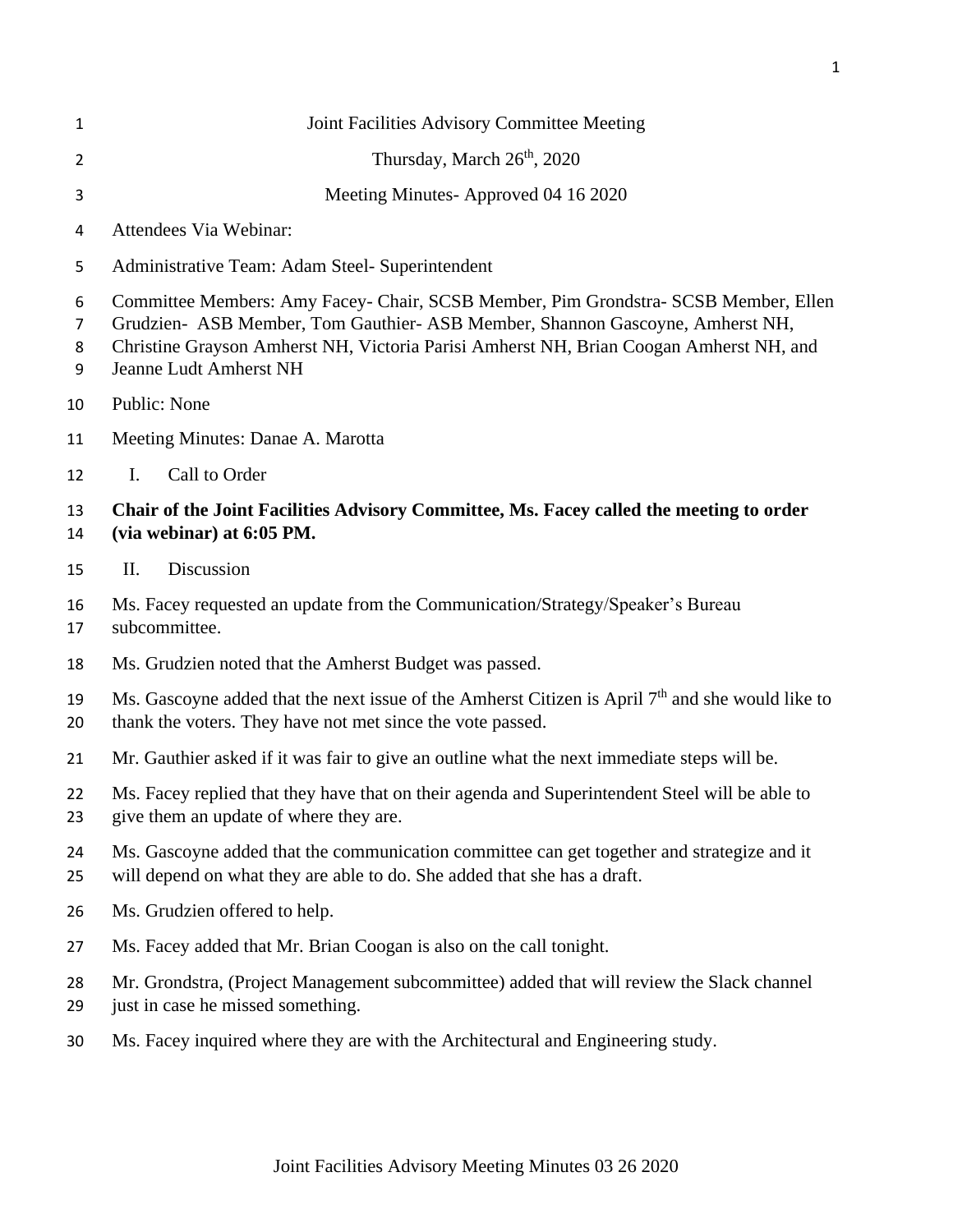- Mr. Steel asked if he was right to think that they were still looking for Lavalee and Brensinger to
- 1. Do a facilities study to evaluate each school, 2. Programming and Visioning, 3. District-wide
- Master planning, 4. Site Studies/Investigations, and 5. Conceptual Design.
- He then asked the committee if he was going in the right direction.
- Ms. Ludt commented that it seems like an either renovate or new construction.
- Mr. Steel commented that an architect will help them weigh the various costs so that they can
- make informed decisions. Additionally, they will most likely recommend hiring a Construction
- Manager and Civil Engineer. He did reach out to them the day after the vote and Lavallee and
- Brensinger and are excited to be moving forward. He will then invite them to come to the next
- meeting.
- Ms. Ludt asked who informs them about the ideal grade configuration.
- Mr. Steel responded that they do. They will tell them what they want, and they will design with the various options and costs.
- He then showed the committee the Souhegan 2.0 final document that was finished in May of
- 2019. He wanted the committee to see what has already been done on the Souhegan side of
- things. It is the Trello Board already.
- This document lays out all of the things that they would recommend be done to Souhegan. You
- can see that the center of the building is redone, it is a major project for the building. At the 49 bottom is the hard cost of \$31,745,668.
- Ms. Grudzien commented that they are potentially looking at consolidating three buildings. She asked about their choices.
- Mr. Steel explained that it will be very basic at first, they will then pick an option and then get to the conceptual design phase.
- Mr. Gauthier questioned who they will report back to.
- Mr. Steel replied that this committee is a subcommittee of the SAU #39 Board. They are tasked
- with reporting back to the SAU Board and should be providing information back to their
- respective boards.
- Ms. Gascoyne asked about the costs for the three additional people.
- Mr. Steel commented would prefer to have three people work for them during these processes,
- an Architect, Construction Manager and Civil Engineer. They are most likely to disagree to their benefit.
- Ms. Facey asked about the timing of Lavalee and Brensinger and getting Clark/ Wilkins work started.
- Mr. Steel replied that they are ready to start, and it feels like it is 6-8 months of work. He is
- expecting that they will do geotechnical work and that takes time to happen.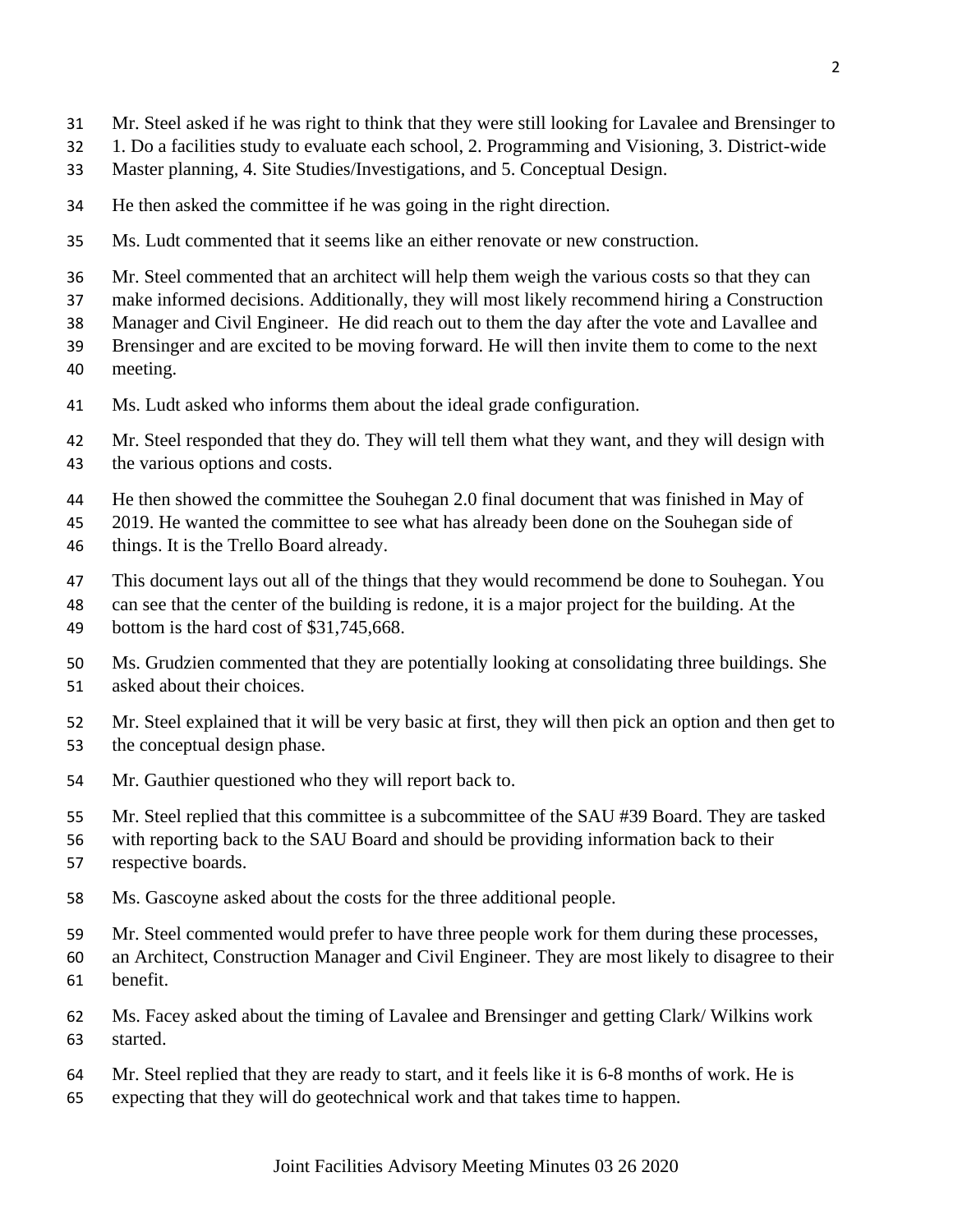- Ms. Grund asked if they are shut down at this time.
- Ms. Facey remarked that she believes that they are an essential business.
- Ms. Facey remarked if it is 6 months then it brings them to September. She asked if they could they put it on the ballot next year.
- Mr. Steel added in his experience, usually 9 months is a good amount of lead time. They will
- also have to look at the economy. He will reach out to Lavalee and Brensinger to begin the work if the committee is comfortable.
- Ms. Ludt noted that they had a group of very generous people this past March voting but is unsure about the future.
- Ms. Grund asked if the Town has any major expenditures.
- Mr. Steel replied that he does not think so.
- Ms. Ludt noted that when she saw the Souhegan 2.0 project she was amazed by the renovations
- that were suggested. She inquired about Souhegan Board members' opinions.
- Mr. Steel remarked that there are new board members.
- Ms. Facey added that they did have a presentation by SAU #39 Business Administrator, Ms.
- Michele Croteau, and identified some end of the year projects that they can complete with
- surplus funds. She suggested that they have concurrent work streams going with the ASD. She
- does not want to stop work in Amherst.
- Mr. Steel recommended that Lavalee and Brensinger come to the next meeting and speak to the detail of the Souhegan 2.0 document. It would be helpful.
- Ms. Facey suggested that they set up regular meetings times so that they can plan ahead. She then asked what can they do in the meantime on the Amherst side to lay groundwork.
- Ms. Ludt suggested that they keep the momentum going and expand on the work that has been done.
- Ms. Gascoyne agreed that they use the different forms of media. She heard positive feedback about when the work will start.
- Mr. Steel commented that he feels confident with going through the process and looking for the long term.
- Mr. Steel remarked that a citizen had mentioned the idea of reconfiguring the buildings and making AMS the elementary school.
- Ms. Grudzien asked if it was because of the traffic in the Village.
- Discussion ensued.
- Ms. Parisi asked if Lavalee and Brensinger can come and look at Souhegan as well.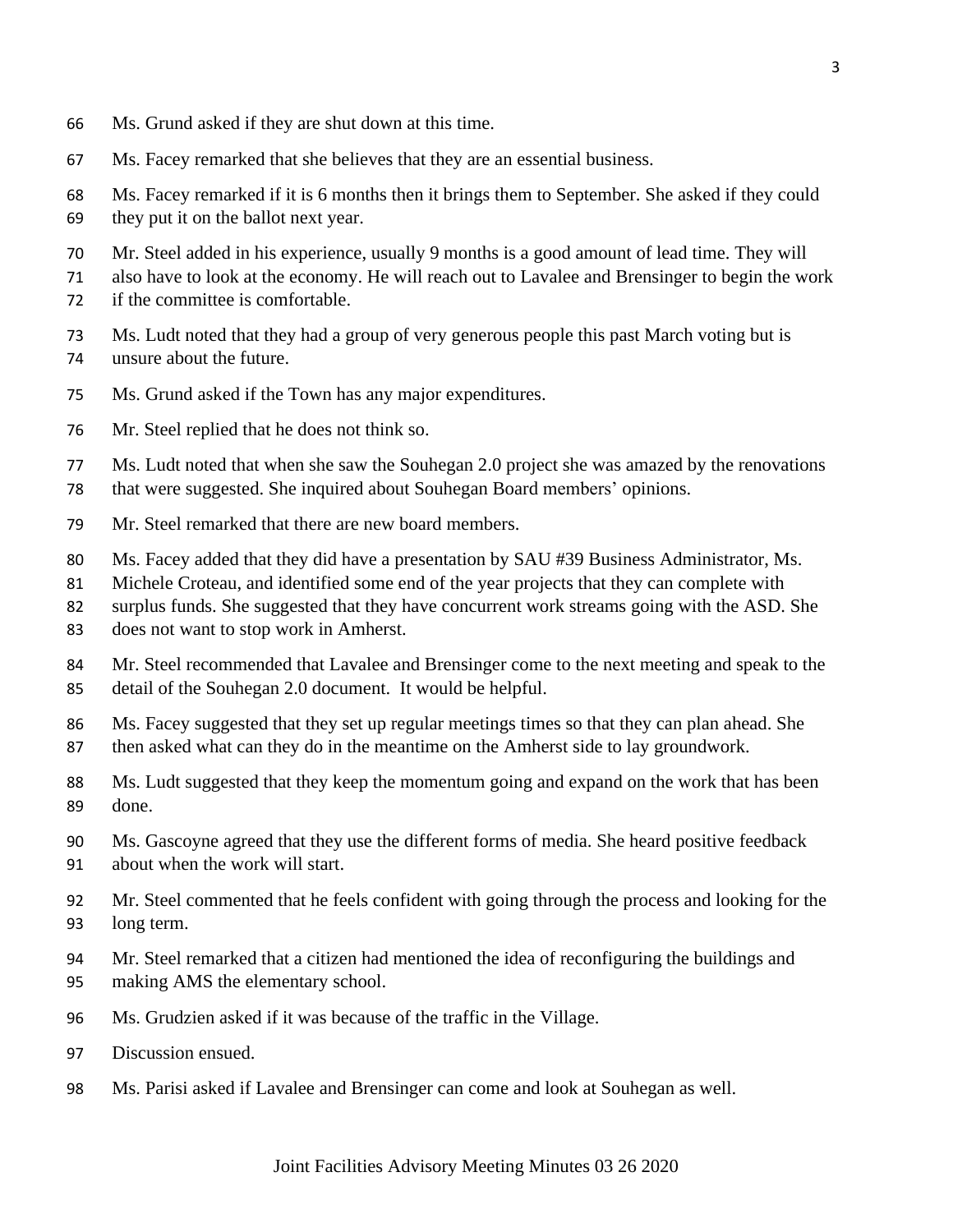- Mr. Steel replied, yes.
- Mr. Gauthier remarked that the way that the economy is going he is apprehensive to putting it on the March ballot.
- Ms. Parisi asked about the regulations regarding elementary schools with stairs.
- Mr. Steel clarified that the youngest students need to be at a level of exit and discharge.
- Ms. Grund inquired if Souhegan is an emergency shelter for the Town. She noted that they should keep that in mind regarding maintenance.
- Mr. Steel commented that when Souhegan runs on a generator they cannot cook food as the fume hood runs on electric.
- Ms. Grund noted that they will have to review that.
- 109 Ms. Ludt asked about the  $7<sup>th</sup>$  and  $8<sup>th</sup>$  grade in the Annex and if Lavallee and Brensinger will look at that.
- Mr. Steel commented that with the growth of the special programs there is a space consideration.
- Ms. Ludt noted that the reason why they had to build the Annex is because they were on the verge of losing their accreditation.
- Ms. Facey commented about the idea of making the Clark School a Senior Center/Recreation
- Center/ Meeting Room space. She asked the committee for their thoughts.
- Ms. Parisi suggested that they get the Board of Selectman involved.
- Ms. Gascoyne suggested that they bring in the Recreation Department to the conversation.
- Ms. Facey added that she will reach out to Mr. Peter Lyon.
- Ms. Ludt remarked that the Rec. Department could move their offices over as it would be a better location.
- Mr. Steel noted that he has already emailed Lavalee and Brensinger to go through the Souhegan 2.0 document.
- Ms. Facey added that she will reach out to the Board of Selectmen.
- Ms. Facey suggested that they have it printed out.
- 125 She then noted that they should begin discussing future meeting dates.
- 126 Mr. Grudzien added that the next SAU #39 Board meeting is Monday April  $13<sup>th</sup>$ , 2020.
- 127 Ms. Facey offered the date of Thursday, April  $16<sup>th</sup>$ , 2020.
- Ms. Gascoyne asked if they can meet sooner, she can be available.
- 129 Ms. Facey suggested that as soon as next Thursday  $(04/02)$  and April  $16<sup>th</sup>$ .